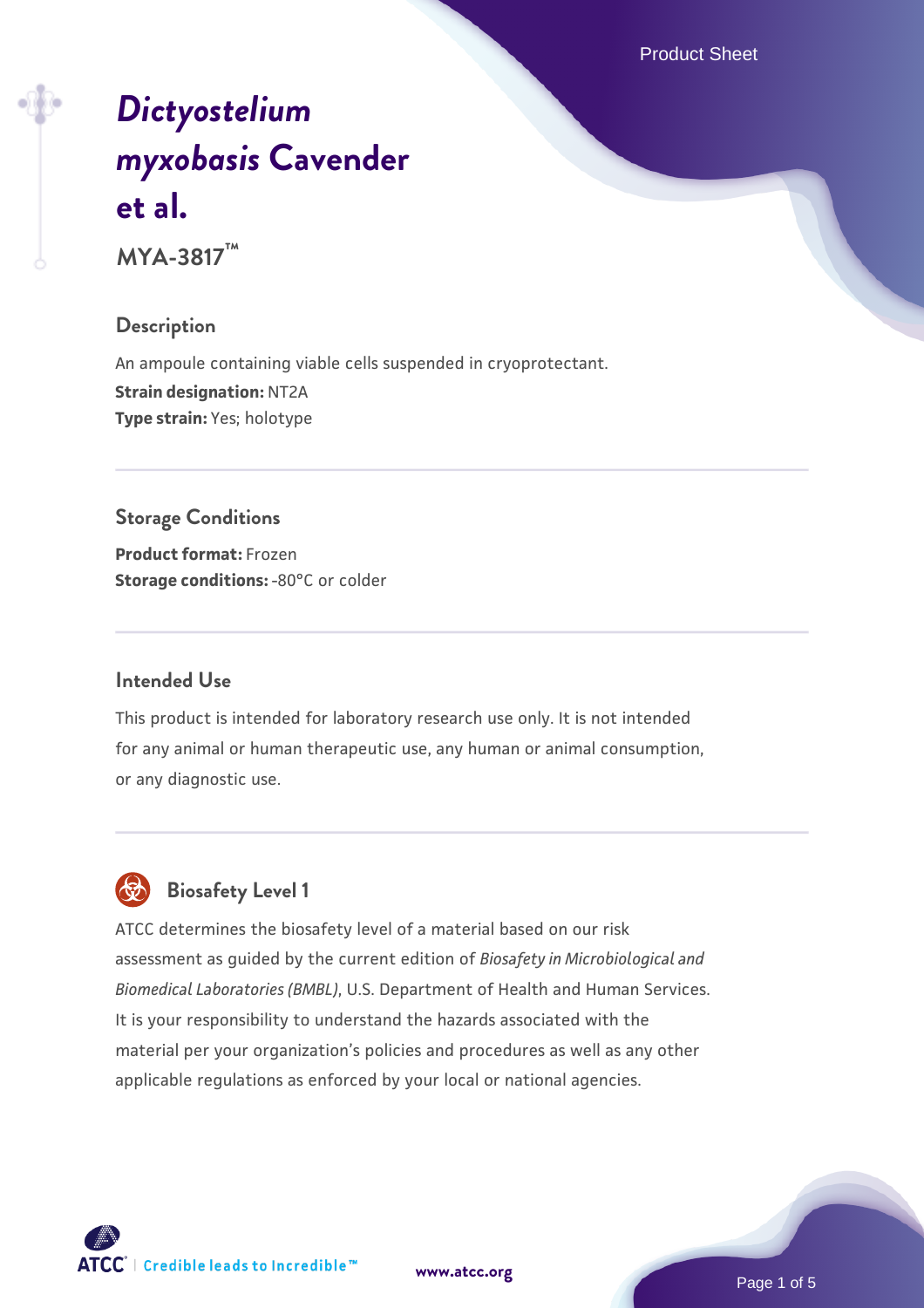ATCC highly recommends that appropriate personal protective equipment is always used when handling vials. For cultures that require storage in liquid nitrogen, it is important to note that some vials may leak when submersed in liquid nitrogen and will slowly fill with liquid nitrogen. Upon thawing, the conversion of the liquid nitrogen back to its gas phase may result in the vial exploding or blowing off its cap with dangerous force creating flying debris. Unless necessary, ATCC recommends that these cultures be stored in the vapor phase of liquid nitrogen rather than submersed in liquid nitrogen.

#### **Certificate of Analysis**

For batch-specific test results, refer to the applicable certificate of analysis that can be found at www.atcc.org.

#### **Growth Conditions**

**Medium:**  [ATCC Medium 919: Non-nutrient agar](https://www.atcc.org/-/media/product-assets/documents/microbial-media-formulations/9/1/9/atcc-medium-919.pdf?rev=f4e1e31d2b4249c2a4e4c31a4c703c9e) **Temperature:** 20-25°C **Incubation:** Grown in two-member culture with Escherichia coli ATCC 23437

## **Handling Procedures**

**Frozen ampoules** packed in dry ice should either be thawed immediately or stored in liquid nitrogen. If liquid nitrogen storage facilities are not available, frozen ampoules may be stored at or below -70°C for approximately one week. **Do not under any circumstance store frozen ampoules at refrigerator freezer temperatures (generally -20°C)**. Storage of frozen material at this

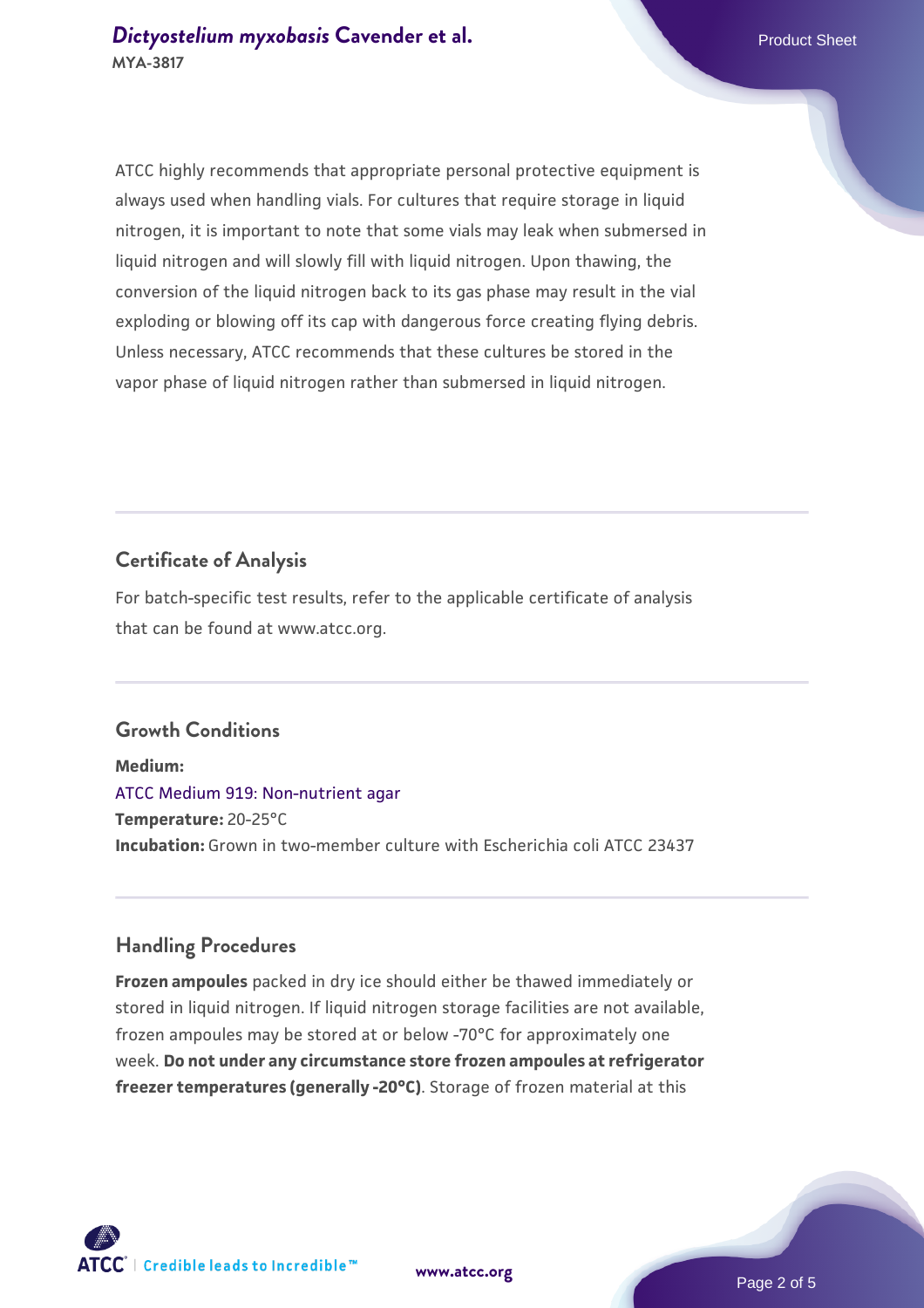#### **[Dictyostelium myxobasis](https://www.atcc.org/products/mya-3817) [Cavender et al.](https://www.atcc.org/products/mya-3817)** Product Sheet **MYA-3817**

temperature will result in the death of the culture.

- 1. To thaw a frozen ampoule, place in a **25°C to 30°C** water bath, until just thawed **(approximately 5 minutes)**. Immerse the ampoule just sufficient to cover the frozen material. Do not agitate the ampoule.
- 2. Immediately after thawing, wipe down ampoule with 70% ethanol and aseptically transfer at least 50 µL (or 2-3 agar cubes) of the content onto a plate or broth with medium recommended.
- 3. Incubate the inoculum/strain at the temperature and conditions recommended.
- 4. Inspect for growth of the inoculum/strain regularly for up to 4 weeks. The time necessary for significant growth will vary from strain to strain.

#### **Material Citation**

If use of this material results in a scientific publication, please cite the material in the following manner: *Dictyostelium myxobasis* Cavender et al. (ATCC MYA-3817)

#### **References**

References and other information relating to this material are available at www.atcc.org.

#### **Warranty**

The product is provided 'AS IS' and the viability of ATCC® products is warranted for 30 days from the date of shipment, provided that the customer has stored and handled the product according to the information included on the product information sheet, website, and Certificate of Analysis. For living cultures, ATCC lists the media formulation and reagents that have been found to be effective for the product. While other



**[www.atcc.org](http://www.atcc.org)**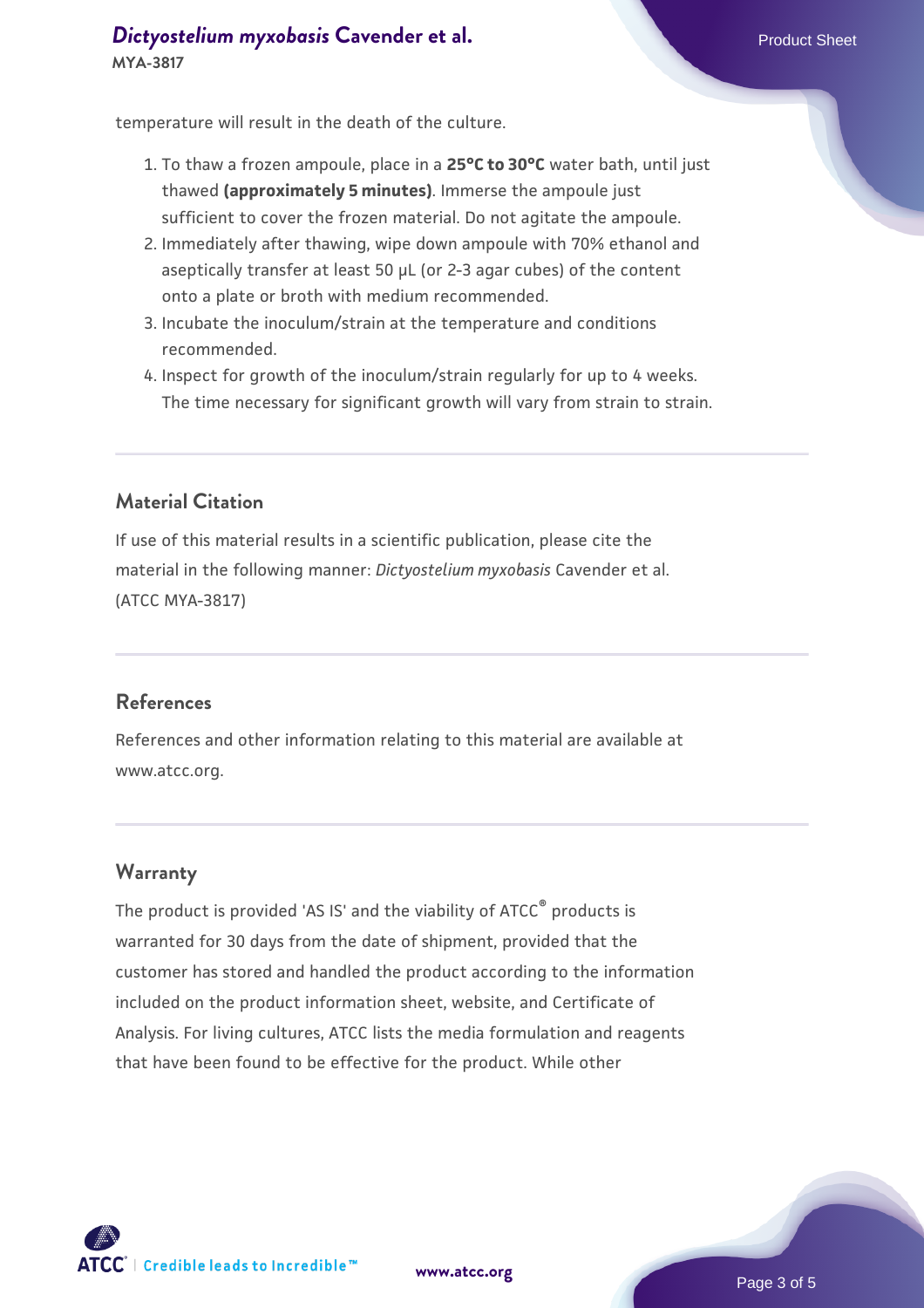#### **[Dictyostelium myxobasis](https://www.atcc.org/products/mya-3817) [Cavender et al.](https://www.atcc.org/products/mya-3817)** Product Sheet **MYA-3817**

unspecified media and reagents may also produce satisfactory results, a change in the ATCC and/or depositor-recommended protocols may affect the recovery, growth, and/or function of the product. If an alternative medium formulation or reagent is used, the ATCC warranty for viability is no longer valid. Except as expressly set forth herein, no other warranties of any kind are provided, express or implied, including, but not limited to, any implied warranties of merchantability, fitness for a particular purpose, manufacture according to cGMP standards, typicality, safety, accuracy, and/or noninfringement.

#### **Disclaimers**

This product is intended for laboratory research use only. It is not intended for any animal or human therapeutic use, any human or animal consumption, or any diagnostic use. Any proposed commercial use is prohibited without a license from ATCC.

While ATCC uses reasonable efforts to include accurate and up-to-date information on this product sheet, ATCC makes no warranties or representations as to its accuracy. Citations from scientific literature and patents are provided for informational purposes only. ATCC does not warrant that such information has been confirmed to be accurate or complete and the customer bears the sole responsibility of confirming the accuracy and completeness of any such information.

This product is sent on the condition that the customer is responsible for and assumes all risk and responsibility in connection with the receipt, handling, storage, disposal, and use of the ATCC product including without limitation taking all appropriate safety and handling precautions to minimize health or environmental risk. As a condition of receiving the material, the customer agrees that any activity undertaken with the ATCC product and any progeny or modifications will be conducted in compliance with all applicable laws, regulations, and guidelines. This product is provided 'AS IS' with no representations or warranties whatsoever except as expressly set forth herein and in no event shall ATCC, its parents, subsidiaries, directors, officers,